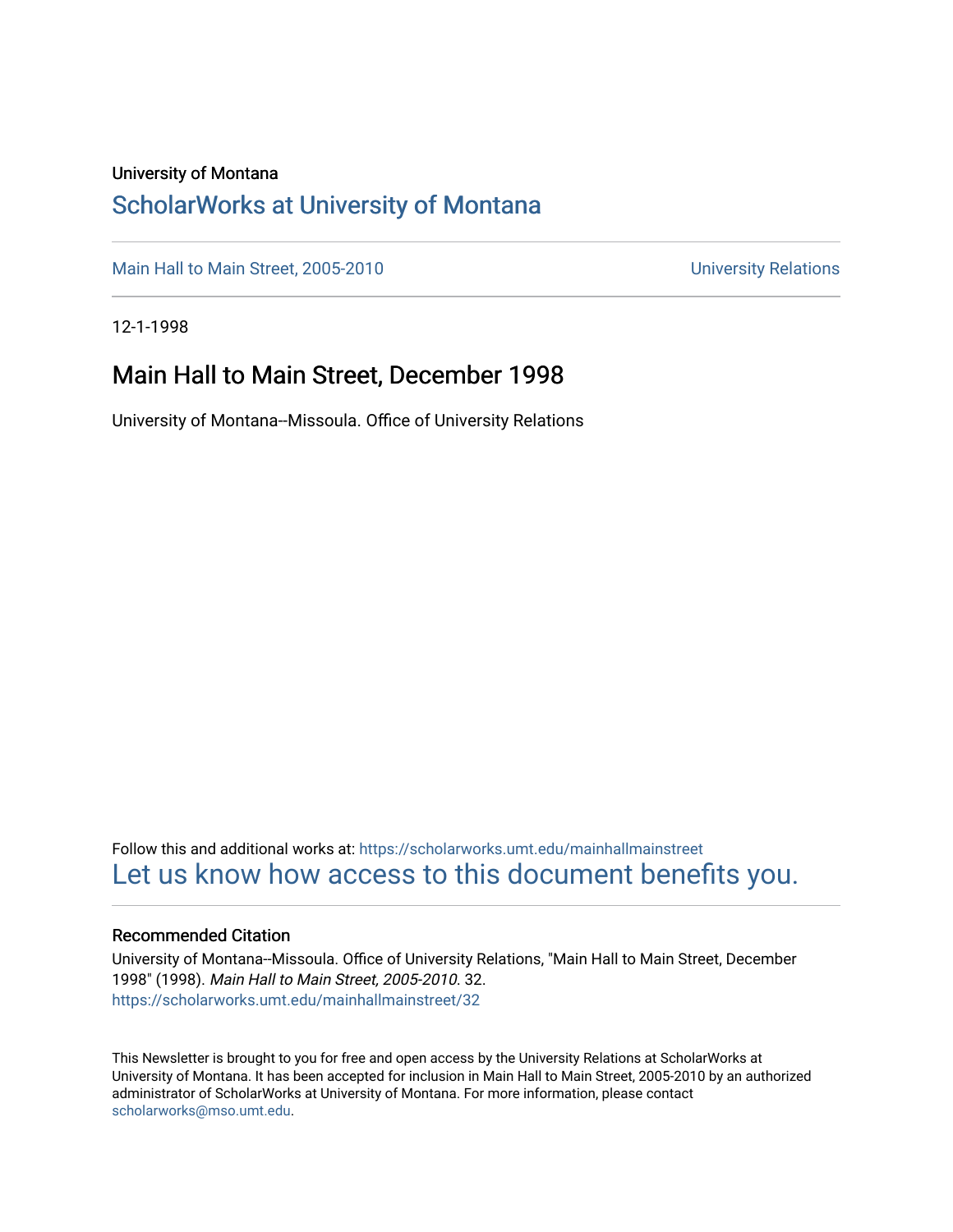s



LIBRAR **H**a

Vol. 4, No. 8 Connecting Campus and Community December 1998

UNIVERSITY OF MONTANA

MAR 30 1999

# **Protecting A Beautiful Place** UM assists landowners with unique conservation easement

special place. Deer, e<br>the Ponderosa pines,<br>rivers come together.<br>People from all over the w Testled in the Blackfoot Valley, the E Bar L Ranch is a special place. Deer, elk and bears wander there among the Ponderosa pines, where the Clearwater and Blackfoot

People from all over the world also visit the E Bar L, which is one of the oldest continually operated guest ranches in the West. It's a place with the power to renew mind, body and soul.

Ranch owner Bill Potter said his dad fell in love with the area while working as a surveyor for the Milwaukee Railroad in 1913, and the family has been a prominent fixture in the valley ever since.

Potter knows the ranch is special — England's Prince William even vacationed there a few years ago — and he wants to ensure the area is preserved for future generations. So his family entered into a conservation easement agreement this fall with the Nature Conservancy and The University of Montana to forever shelter 4,000 acres from development.

"What we are trying to do is establish something for perpetuity," Potter said, gesturing at a stand of timber on the ranch while whitetailed deer grazed behind him. "You can't just walk away and think this will always be the same."

The easement, which prohibits subdivision and new homes, is

unique because it allows for harvesting ranch timber resources in a sustainable, ecologically based manner. The easement also requires active forestry management from the Potter family, the Nature Conservancy and UM.

The land is about six miles northeast of UM's 28,000-acre Lubrecht Experimental Forest, which is used by the University's School of Forestry for research, demonstration projects and education. Lubrecht director Hank Goetz was instrumental in developing the conservation easement for the Potters.

'We basically view this as an extension of the Lubrecht Forest," Goetz said. 'We have had a good working relationship with the Potters for the past 25 years or so, and this agreement will help us maintain that relationship. Bill has always been good about allowing us to use the ranch for research and demonstration basically the same things we use Lubrecht for.

Goetz said the easement is cutting-edge because it requires



**Bill and Betty Potter harvesttimber on their land near Lubrecht Experimental Forest.**

active forest stewardship. It's the only conservation easement of its kind in Montana.

The Nature Conservancy is an organization committed to preserving plants, animals and natural communities and diversity. The organization will contract with UM to help manage the ranch's timberlands.

One clause in the easement limits cutting on the land to

annual growth. Goetz said new growth is about 150 board feet per acre annually in that area, so about 500,000 board feet — roughly 100 truckloads of logs — still could be harvested each year. UM staff and possibly forestry students will monitor the easement to ensure the proper amount of timber is harvested.

"We wanted to set a limit but not tie the hands of future landowners," Goetz said. "Who knows? Markets and technology may change in the future, so we wanted to leave a little leeway."

The Potters, UM staff and Nature Conservancy officials will meet every September to decide together how to best manage the easement land.

Signing the easement gave the Potters benefits other than good forest management and preservation of their land for the future. Since the land can't be subdivided, its value has dropped, which gives the Potter family tax breaks.

Goetz said Bill and Betty Potter are role models for how private landowners should strive to increase the health of their timberlands. The Potters have developed

their own logging methods, and Goetz said they are moving toward an uneven

management style, in which trees of different ages are located together, creating a healthier forest.

The Potters often leave the best trees in a stand, making the forest more like what occurs in nature. Their method of logging also provides a long-term flow of income that is sustainable over the years. Bill said his ranch was one of the first places logged in the Blackfoot Valley back in **HankGoetz** 1885, and he dreams of returning his forests to prelogging condition.

"It takes four or five generations to establish a good stand of timber," Potter said. 'What I'm trying to do is establish a tradition."

*—Cary Shimek, University Relations*

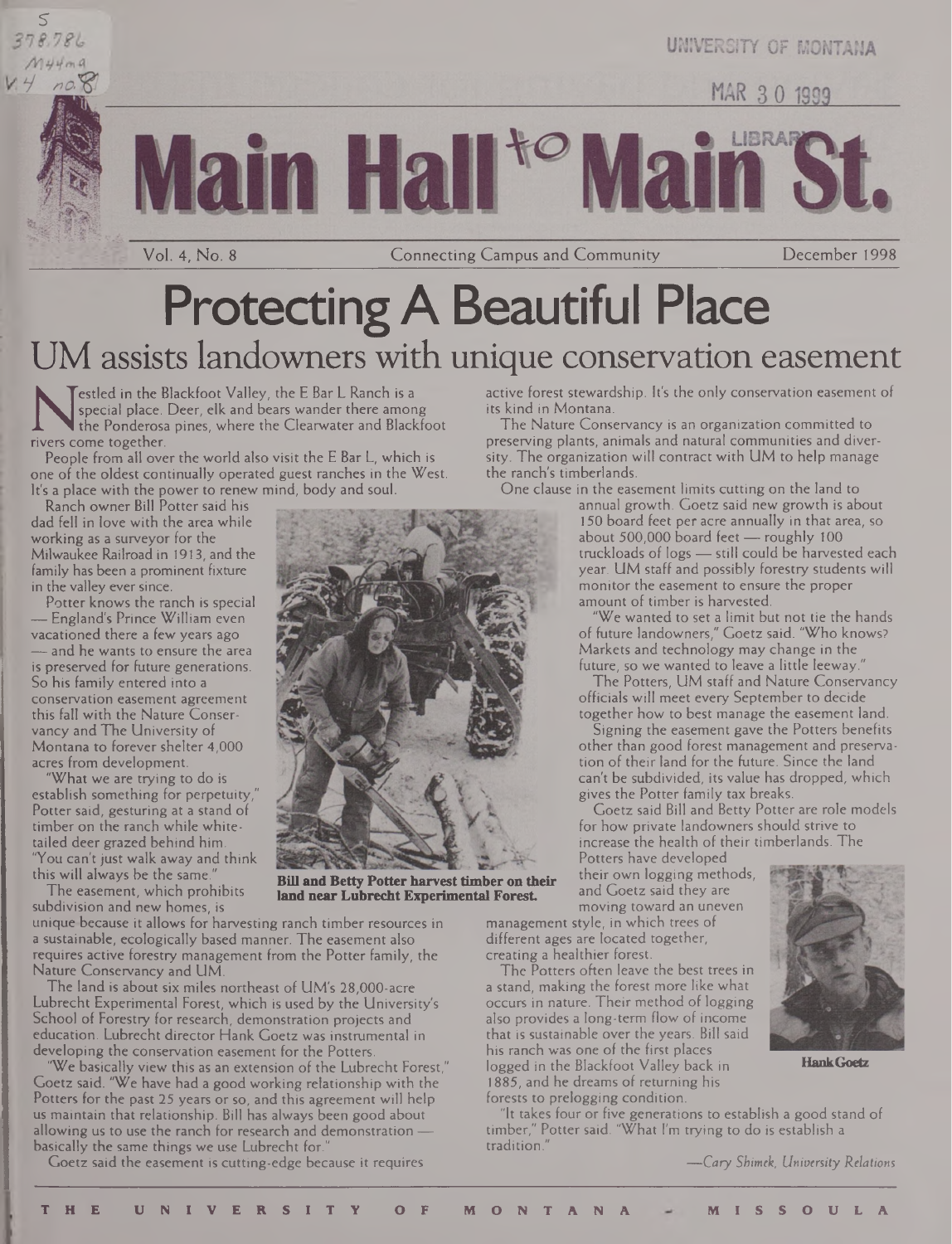# Saving and paying for college in the '90s

W newborn or an adult thinking<br>hout going back to school, Mor<br>hout developments in financial aid and tax gram<br>laws have made paying for a college site. hether you're the parent of a newborn or an adult thinking about going back to school, laws have made paying for a college education a little easier.

These developments include a new state education savings program, changes in IRA rules, two new tax credits, and increased Pell Grant awards and eligibility. All are in response to steadily rising costs of attending an institution of higher learning and the increasingly heavy debt burden carried by college students.

Here's the lowdown on new ways to save and pay for college:

**\* Montana Family Education Savings Program.** Created by the 1997 Montana Legislature, the Family Education Savings Program allows families to prepay for a college education at significant savings. Parents or other relatives may open CollegeSure CD accounts with a minimum deposit of \$250. Earnings are taxdeferred, and individuals may receive up to a \$3,000 annual tax deduction (\$6,000 for married couples filing separately). Proceeds — which are guaranteed to meet future tuition, fees, room and board — may be used at any eligible institution

of higher education in the United States. Information is available by calling the Montana Family Education Savings Program toll free at (800) 888-2723 or at its Web site: http://montana.collegesavings.com

**• Hope "Scholarship" tax credit and Lifetime Learning tax credit.** These credits allow qualified taxpayers to deduct tuition from the amount of federal income taxes they owe. The Hope Scholarship, which isn't really a scholarship but a tax credit, lets taxpayers deduct up to \$ 1,500 per student in his or her first and second academic years. The Lifetime Learning credit is worth 20 percent of the first \$5,000 paid in tuition and fees, up to \$1,000 per tax return. For more information on these credits, contact the IRS or an accountant.

**• IRAs for education.** Money in Individual Retirement Accounts can now be withdrawn penalty-free to pay for higher education. New education IRAs also have been established with annual contribution limits of \$500. For more information on using IRAs for education, contact a financial adviser.

**• Student-loan tax deduction.** Starting with the 1998 tax form, taxpayers will be able to deduct interest paid on student Ioans. For more information on

this deduction, consult the 1040 tax instruction booklet, the IRS or an accountant.

**• Increased Pell Grants.** More students are now qualifying — and they're receiving more money — thanks to the U.S. Congress, which has expanded eligibility and increased awards. The maximum Pell Grant award for the 1999-2000 school year will be \$3,125, up from \$3,000 in the 1998-99 school year. For more information, contact a campus financial aid office.

These new and improved ways to pay for a college education are just a few of the options available to students and their families. Other avenues to explore include savings bonds, which require a minimal investment but increase greatly in value upon maturity, federal student loans, which often have lower interest rates than private loans, work-study, and scholarships from schools, foundations and businesses. More information on these options is available from a campus financial aid office or by calling the U.S. Department of Education at (800) 433- 3243 to request a free financial aid booklet.

*—by Patia Stephens, University Relations*

# Professor and dog volunteer for community program

Shores and can be a bit<br>Mike Jakupcak believes his 4-<br>Mike Jakupcak believes his 4he snorts, snuffles and snores and can be a bit odoriferous at times, but year-old English bulldog, Honey Bear, may be just what he needs to connect with students and people with disabilities.

Jakupcak, a UM associate professor of curriculum and instruction, recently completed training to become a volunteer for Delta Society Pet Partners. The national organization uses pets to provide therapy, support and recreational activities in hospitals, rehabilitation clinics, schools and residential facilities for persons with disabilities.

Jakupcak helps oversee UM's student teachers, and he also supervises area special education classes. He said joining Delta Society Pet Partners and incorporating Honey Bear into his work was a natural fit.

I visit schools a great deal, and it's nice to take her in and let people enjoy her," Jakupcak said. "She gets a great response from people and is 100-percent safe. It's fun because kids



**Volunteers Mike Jakupcak and his triend Honey Bear.**

and adults in restricted environments don't always have access to pets.

He said it's becoming more common in his field for teachers to use pets as tools, encouraging people with disabilities to become more involved in their environment — to talk and react to the animal.

Jakupcak said his first gig with Honey Bear was at Missoula's Meadow Hill School. Jakupcak and his dog were the students' reward for doing well at their studies.

Honey Bear wasn't just thrown

snorting, wheezing and drooling into the classroom.Jakupcak said she was first given a one-day training session by Deni Elliott-Cramer, director of UM's Practical Ethics Center, who has been involved with Delta Society Pet Partners for several years. She made sure Honey Bear had the right temperament for being around students, people in wheelchairs and noisy environments. The dog will receive a little tag that says "Authorized Pet Partner."

"Bear is pretty laid back," Jakupcak said as he fondly looked down on his sleeping dog, who had drool bubbles gathering in the corner of her jaws. "Part of the reason I volunteered for this is that <sup>I</sup> thought it would be fun.

Jakupcak has had Honey Bear for 10 months. He came across her in the Missoulian's giveaway section, making her quite a deal, since bulldog puppies can sell for more than \$1,000. The full-breed dog weighs about 60 pounds.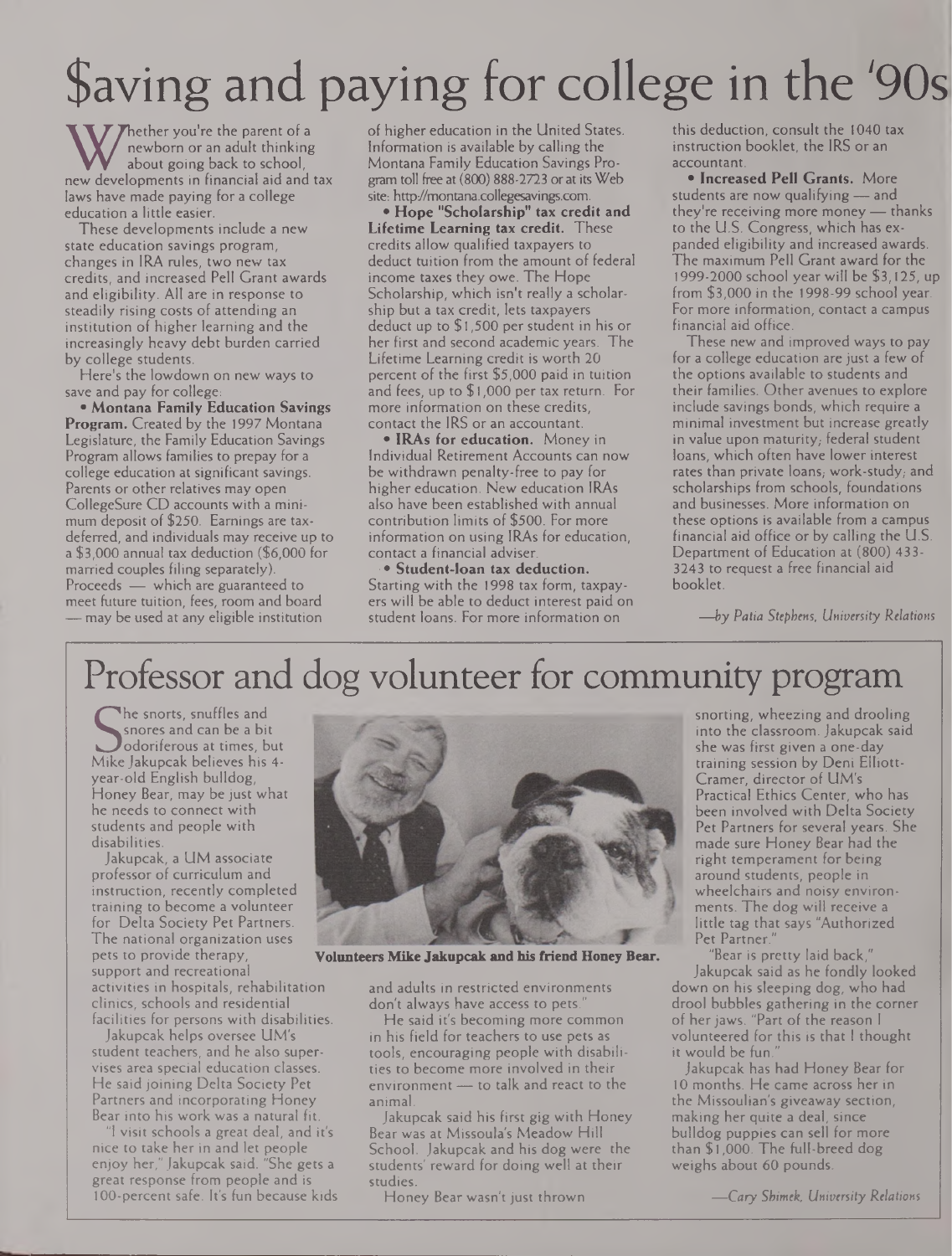

**New Offerings—**At its November meeting the state Board of Regents gave the green light to two graduate programs offered by UM's Center for Practical Ethics. The Master of Arts in Philosophy with a Teaching Ethics Option is the nation's first graduate program in teaching ethics. It is geared for ethics officers in corporate settings, medical centers, governmental agencies and tribal councils. Its companion program, Advanced Graduate Studies in Teaching Ethics, does not award a formal degree but certifies that the recipient is accomplished in a primary field and has demonstrated competency in teaching ethics. The regents also approved a proposal to offer an undergraduate degree in environmental studies. UM now offers only a master's degree in the field.

**Moot Points—**A trio of UM law students placed first in regional moot court competitions held Nov. 3-8 in Seattle and will head to New York City in January to compete in the national contest. The UM team, coached by law faculty members Melissa Harrison and Larry Howell, beat out <sup>11</sup> teams from nine law schools. In New York the team will compete against 26 teams from 14 regions.



**MootCourtTeam members are lawstudents Brandy Cutting, Rod Souza and Karen Bridges.**

**Another Grizzly Win—**While the Grizzlies were defeating the Montana State Bobcats for the 13th consecutive time last month, Grizzly fans were posting an even bigger win over opposing fans at the stadium gates. The gates were collection points for the first annual Grizzly/Bobcat Food Drive, pitting fans in a contest to see which side could donate the most pounds of nonperishable food. The Griz fans ran away with the victory — 1,436 pounds to 247 pounds — but the Missoula Food Bank was the day's biggest winner.

**Award-winning Administrator—** Barbara Hollmann, UM vice president for student affairs, traveled to Texas in early December to receive a National Interfraternity Conference Silver Medal Award. The award recognizes her leadership in bringing together national fraternity and sorority leaders with campus administrators to address the need for cultural alcohol-related, in particular— changes within campus Greek communities.

**Go Griz—**For the first time in school history, the UM cheer squad has qualified for the Universal Cheerleaders Association National College Championships. The squad will compete in the Cheerleading and Dance Team Championship in

Orlando, Fla.,<br>Jan. 7-10. **squad**<br>qualified for nationals by submitting a video tape to the UCA national office in Memphis, Tenn. Griz cheerleaders have spent several perfecting a



months **AGrizzly cheerleadersparks**

cheer, a sideline chant, tumbling routines, partner stunts, pyramids and basket tosses. Judging is based on the team's synchronization, crowd appeal, timing and practicality.

**Resident Journalist—**Dennis McAuliffe Jr., a veteran editor on the Washington Post's foreign desk, will be the first Native American journalist-inresidence at UM's journalism school. The school is trying to attract more Indian students and do a better job of educating journalists, Indian or not, about Indian issues. Starting spring semester McAuliffe will teach courses for one year at UM and Salish Kootenai College in Pablo. A grant from the Freedom Forum pays his salary and related costs.

**Winning Welders—**Three welding students at UM's College of Technology recently received national awards during the 1998 School Shop Arc Welding

Awards Program, which distributed \$25,150 this year. The students brought home the \$1,000 Best of Program Award, a \$250 Silver Award and a \$125 Bronze Award.

**Calling Campus—**The 1998-99 UM telephone directories arrived last month. Anyone interested in getting a directory can call or e-mail Korla McAlpine at University Relations, (406) 243-2522 or korlam@selway.umt.edu. The cost for shipping and handling is \$3. The Information Desk at the University Center also has free copies for pick up.

**COT's A Cut Above—**UM's College of Technology launched two new programs this fall — barber styling and human services. The barber-styling program gives students the theory and practical skills required for a career in barbering and satisfies requirements of the Montana Board of Barbers' 2,000-hour curriculum. The program, which is now enrolling students for spring semester, also prepares students to pass the state's barber certificate exam.

In conjunction with UM's Rural Institute on Disabilities, COT now offers a human services program to teach students all aspects of helping people with disabilities, whether it be in educational, vocational or residential settings. Students will learn how to provide support services, teach new skills and help clients improve their existing ones.

For more information about either program, call (406) 243-7882 or visit COT's Web site at <http://www.umt.edu/> mcot/.

**UM Gives Back—-**UM employees set a donation record during the annual Charitable Giving Campaign. The campaign earned \$59,084, which is \$9,716 more-than a year ago. The level of employee participation increased to 29 percent from 27 percent. In addition to more bighearted employees involved in the campaign this year, the average donation jumped \$ 16 from last year.

Charities receiving donations from the campus community are Families First, Missoula Developmental Service Corp., Montana Shares, Planned Parenthood, the Poverello Center, United Way, Lutheran Social Services, Montana Natural History Center and the Mullan Trail District Boy Scouts.